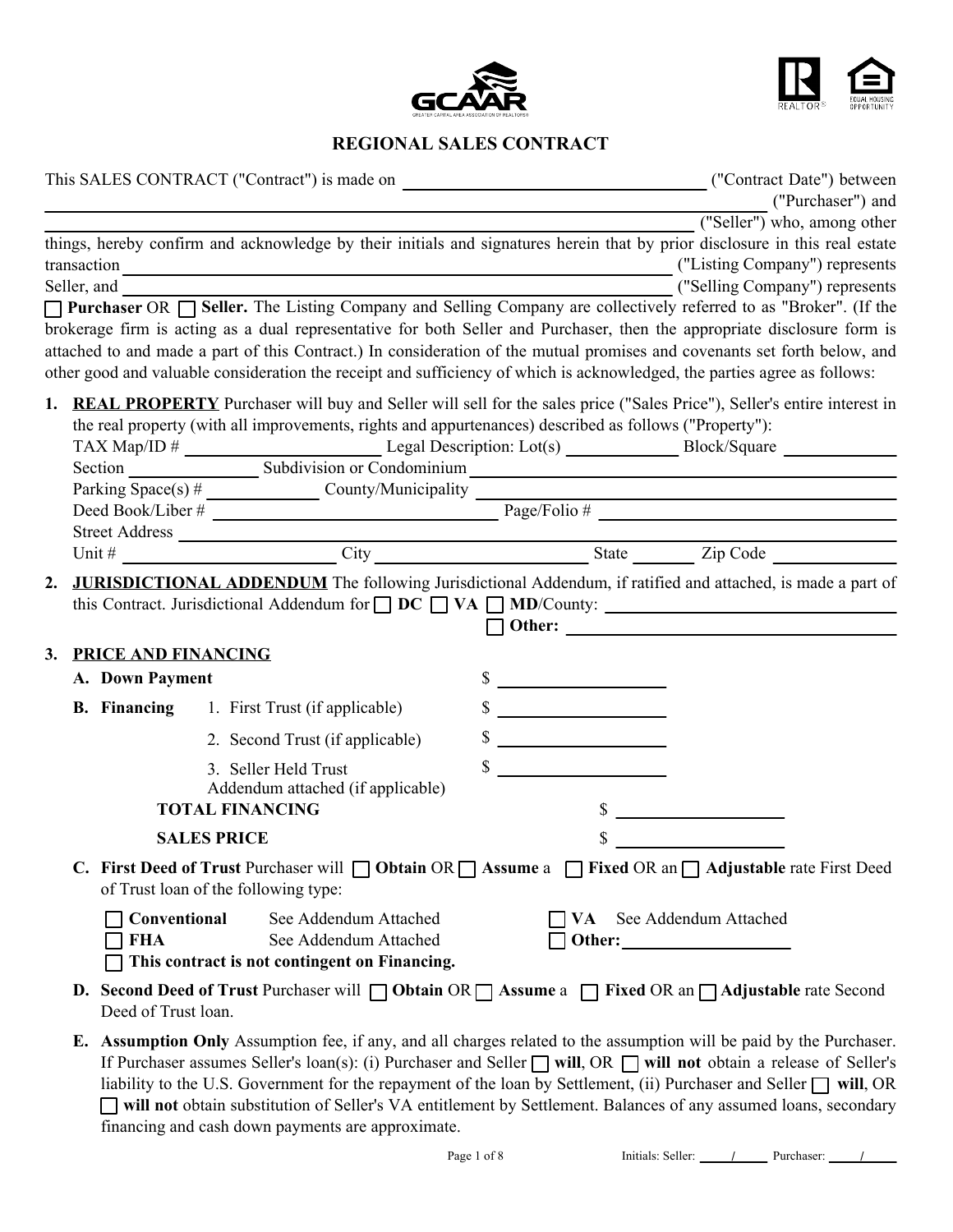**4. DEPOSIT** Purchaser has delivered a deposit ("Deposit") to ("Escrow Agent") of \$ check and/or \$ by note due and payable on ...

The Deposit will be placed in an escrow account of the Escrow Agent after Date of Ratification in conformance with the laws and regulations of the appropriate jurisdiction and/or, if VA financing applies, as required by Title 38 of the U.S. Code. This account may be interest bearing and all parties waive any claim to interest resulting from the Deposit. The Deposit will be held in escrow until: (i) Credited toward the Sales Price at Settlement; (ii) All parties have agreed in writing as to its disposition; (iii) A court of competent jurisdiction orders disbursement and all appeal periods have expired; or, (iv) Disposed of in any other manner authorized by the laws and regulations of the appropriate jurisdiction. Seller and Purchaser agree that Escrow Agent will have no liability to any party on account of disbursement of the Deposit or on account of failure to disburse the Deposit, except in the event of the Escrow Agent's gross negligence or willful misconduct.

- **5. DOWN PAYMENT** The balance of the down payment will be paid on or before the Settlement Date by certified or cashier's check or by bank-wired funds. An assignment of funds shall not be used without prior written consent of Seller.
- **6. SETTLEMENT** Seller and Purchaser will make full settlement in accordance with the terms of this Contract ("Settlement") on, or with mutual consent before, \_\_\_\_\_\_\_\_\_\_\_\_\_\_\_\_\_\_\_\_\_\_\_\_\_\_\_\_\_\_\_("Settlement Date") except as otherwise provided in this Contract. Purchaser selects:

("Settlement Agent") to conduct the Settlement. (For transactions in Virginia, use the Virginia Jurisdictional Addendum to select the Settlement Agent.) Either party may retain their own legal counsel. Purchaser agrees to contact the Settlement Agent within 10 Days after the Date of Ratification to schedule Settlement and to arrange for ordering the title exam and, if required, a survey.

**7. PROPERTY MAINTENANCE AND CONDITION** Except as otherwise specified herein, Seller will deliver the Property free and clear of trash and debris, broom clean and in substantially the same physical condition to be determined as of  $\Box$  Contract Date OR  $\Box$  Date of home inspection OR  $\Box$  Other: Seller will have all utilities in service through Settlement or as otherwise agreed. Purchaser and Seller will not hold the

Broker liable for any breach of this paragraph.

Purchaser acknowledges, subject to Seller acceptance, that this Contract may be contingent upon home inspection(s) and/or other inspections to ascertain the physical condition of the Property. If Purchaser desires one or more inspection contingencies, such contingencies must be included in an addendum to this Contract.

 $\Box$  This Contract is contingent upon home inspection(s) and/or other inspections. (Addendum Attached)

OR

 $\Box$  Purchaser declines the opportunity to make this Contract contingent upon home inspection(s) and/or other inspections.

Purchaser acknowledges that except as otherwise specified in this Contract, the Property, including electrical, plumbing, existing appliances, heating, air conditioning, equipment and fixtures shall convey in its AS-IS condition as of the date specified above.

**ACCESS TO PROPERTY** Seller will provide the Broker, Purchaser, inspectors representing Purchaser and **8.** representatives of lending institutions for Appraisal purposes reasonable access to the Property to comply with this Contract. In addition, Purchaser and/or Purchaser's representative will have the right to make a final inspection within **5** days prior to Settlement and/or occupancy, unless otherwise agreed to by Purchaser and Seller.

| 9. UTILITIES - WATER, SEWAGE, HEATING AND CENTRAL AIR CONDITIONING (Check all that apply)              |                                   |                                                                                      |                   |            |
|--------------------------------------------------------------------------------------------------------|-----------------------------------|--------------------------------------------------------------------------------------|-------------------|------------|
| Water Supply:<br>Sewage Disposal: $\Box$ Public $\Box$ Septic for # BR                                 | $\Box$ Public $\Box$ Private Well | $\Box$ Community Well<br>$\Box$ Community Septic $\Box$ Alternative Septic for # BR: |                   |            |
| Hot Water:<br>∃ Oil                                                                                    | $\exists$ Elec.<br>⊤ Gas          | $\Box$ Other                                                                         |                   |            |
| GCAAR Form #1301 - Regional Sales Contract - Rev 01/12                                                 |                                   | Page 2 of 8                                                                          | Initials: Seller: | Purchaser: |
| Produced with zipForm® by zipLogix 18070 Fifteen Mile Road, Fraser, Michigan 48026<br>www.zipLogix.com |                                   |                                                                                      |                   |            |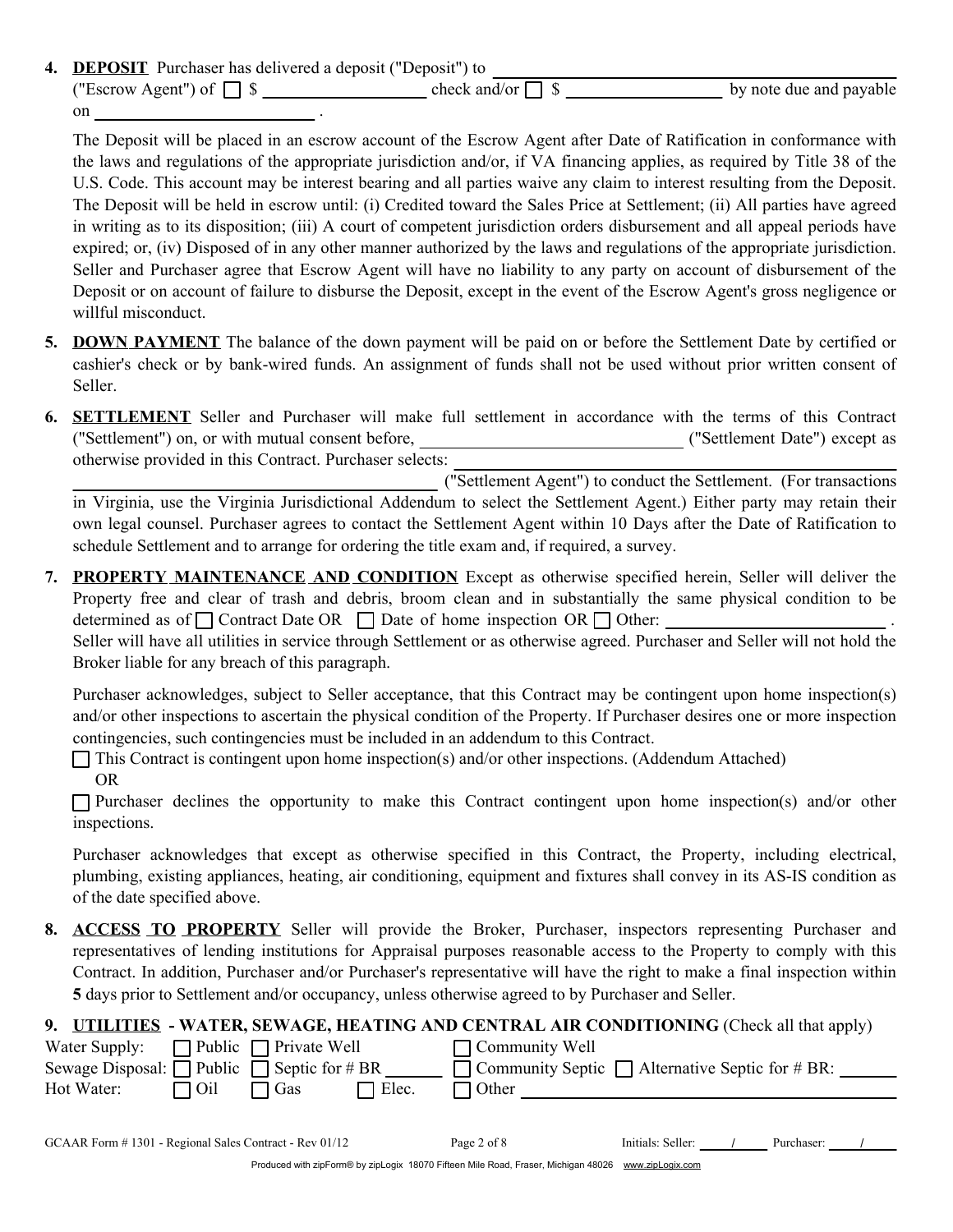| Air Conditioning: $\Box$ Oil $\Box$ Gas |                       | $\Box$ Elec. | $\Box$ Heat Pump | $\Box$ Other | <b>Zones</b> |
|-----------------------------------------|-----------------------|--------------|------------------|--------------|--------------|
| Heating:                                | $\Box$ Oil $\Box$ Gas | $\Box$ Elec. | $\Box$ Heat Pump | $\Box$ Other | <b>Zones</b> |

**10. PERSONAL PROPERTY AND FIXTURES** The Property includes the following personal property and fixtures, if existing: built-in heating and central air conditioning equipment, plumbing and lighting fixtures, sump pump, attic and exhaust fans, storm windows, storm doors, screens, installed wall-to-wall carpeting, window shades, blinds, window treatment hardware, smoke and heat detectors, TV antennas, exterior trees and shrubs. Unless otherwise agreed to in writing, all surface or wall mounted electronic components/devices **DO NOT** convey. If more than one of an item convey, the number of items is noted.



| Yes No $#$   | Items                     | Yes No # | Items                   | Yes No $#$ | Items                         |
|--------------|---------------------------|----------|-------------------------|------------|-------------------------------|
|              | Alarm System              |          | Freezer                 |            | Satellite Dish                |
|              | <b>Built-in Microwave</b> |          | Furnace Humidifier      |            | Storage Shed                  |
|              | Ceiling Fan               |          | Garage Opener           |            | Stove or Range                |
|              | Central Vacuum            |          | w/ remote               |            | <b>Trash Compactor</b>        |
|              | Clothes Dryer             |          | Gas Log                 |            | Wall Oven                     |
|              | Clothes Washer            |          | Hot Tub, Equip. & Cover |            | <b>Water Treatment System</b> |
|              | Cooktop                   |          | Intercom                |            | Window A/C Unit               |
|              | Dishwasher                |          | Playground Equipment    |            | Window Fan                    |
|              | Disposer                  |          | Pool, Equip. & Cover    |            | <b>Window Treatments</b>      |
|              | Electronic Air Filter     |          | Refrigerator            |            | <b>Wood Stove</b>             |
|              | Fireplace Screen/Door     |          | w/ ice maker            |            |                               |
| <b>OTHER</b> |                           |          |                         |            |                               |

**LEASED ITEMS** Any leased items, systems or service contracts (including, but not limited to, fuel tanks, water treatment systems, lawn contracts, security system monitoring, and satellite contracts) **DO NOT** convey absent an express written agreement by Purchaser and Seller. The following is a list of the leased items within the Property:

- **11. FINANCING APPLICATION** If this Contract is contingent on financing, Purchaser will make written application for the Specified Financing and any lender required property insurance no later than 7 days after the Date of Ratification. Purchaser grants permission for the Selling Company and the lender to disclose to the Listing Company and the Seller general information available about the progress of the loan application and loan approval process. If Purchaser fails to settle except due to any Default by Seller, then the provisions of the DEFAULT paragraph shall apply. Seller agrees to comply with reasonable lender requirements, except as otherwise provided in the LENDER REQUIRED REPAIRS paragraph of the applicable financing contingency addendum.
- **12. ALTERNATE FINANCING** Purchaser may substitute alternative financing and/or an alternative lender for Specified Financing provided: (a) Purchaser is qualified for alternative financing; (b) there is no additional expense to Seller; (c) the Settlement Date is not delayed; and (d) if Purchaser fails to settle except due to any Default by Seller, then the provisions of the DEFAULT paragraph shall apply.
- 13. **PURCHASER'S REPRESENTATIONS** Purchaser  $\Box$  will, OR  $\Box$  will not occupy the Property as Purchaser's principal residence. **Unless specified in a written contingency, neither this Contract nor the financing is dependent or contingent on the sale and settlement or lease of other real property.** The Selling Company **is,** OR **is not** authorized to disclose to the Listing Company, Seller and any lender the appropriate financial or credit information statement provided to the Selling Company by Purchaser. Purchaser acknowledges that Seller is relying upon all of Purchaser's representations, including without limitation, the accuracy of financial or credit information given to Seller, Broker or the lender by Purchaser.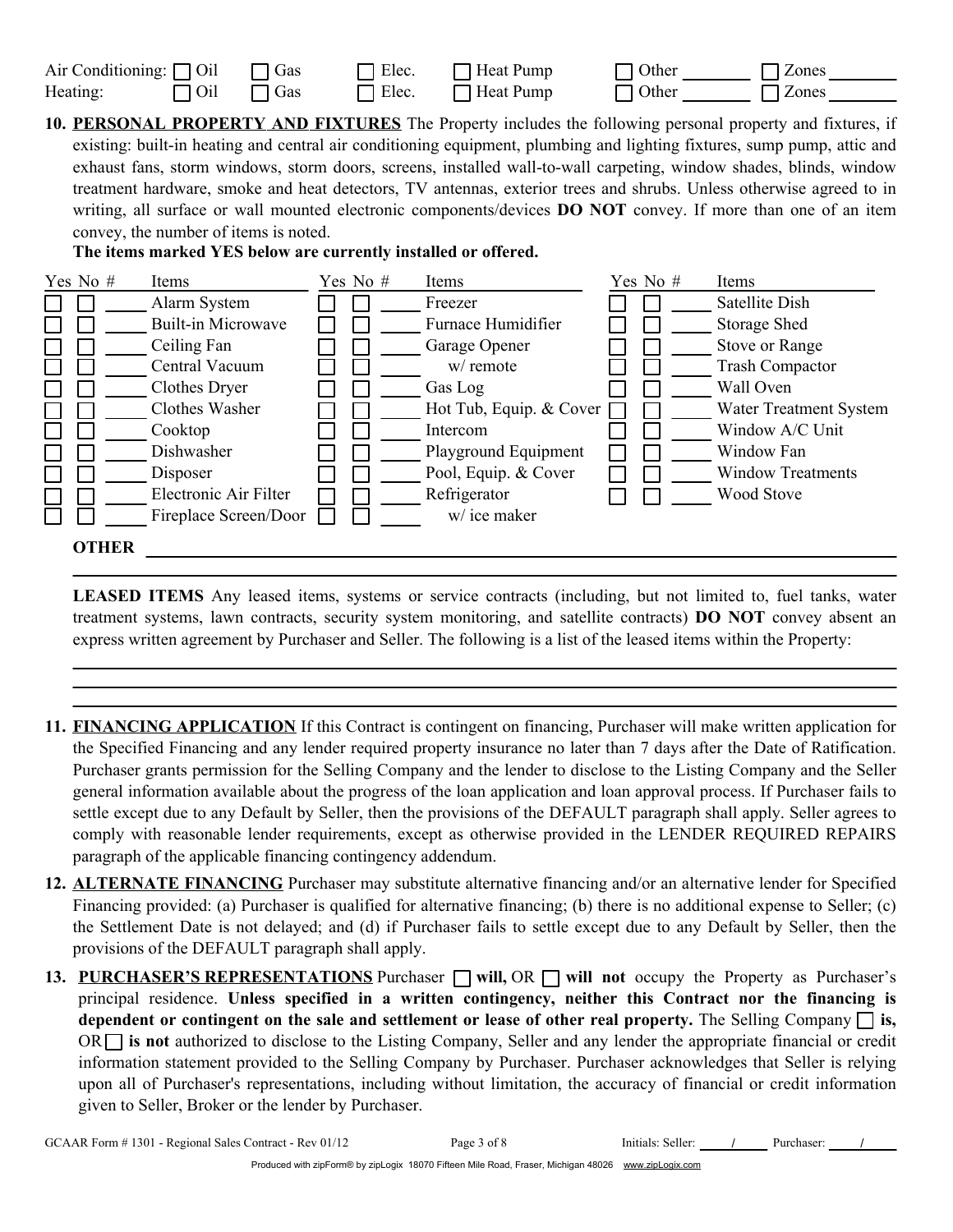- **14. TERMITE INSPECTION** The **Purchaser at Purchaser's expense** OR **Seller at Seller's expense**, will furnish a written report from a pest control firm dated not more than 30 days prior to Settlement showing that all dwelling(s) and/or garage(s) within the Property (excluding fences or shrubs not abutting garage(s) or dwelling(s)) are free of visible evidence of active termites and other wood-destroying insects, and free from visible insect damage. Any extermination and repairs for damage identified in the inspection report will be made at Seller's expense.
- **15. DAMAGE OR LOSS** The risk of damage or loss to the Property by fire, act of God, or other casualty remains with Seller until the execution and delivery of the deed of conveyance to Purchaser at Settlement.
- **16. TITLE** The title report and survey, if required, will be ordered promptly and, if not available on the Settlement Date, then Settlement may be delayed for up to 10 business days to obtain the title report and survey after which this Contract, at the option of Seller, may be terminated and the Deposit will be refunded in full to Purchaser according to the terms of the DEPOSIT paragraph. Fee simple title to the Property, and everything that conveys with it, will be sold free of liens except for any loans assumed by Purchaser. Title is to be good and marketable, and insurable by a licensed title insurance company with no additional risk premium. Title may be subject to commonly acceptable easements, covenants, conditions and restrictions of record, if any; otherwise, Purchaser may declare this Contract void, unless the defects are of such character that they may be remedied within 30 Days beyond the Settlement Date. In case action is required to perfect the title, such action must be taken promptly by Seller at Seller's expense. The Broker is hereby expressly released from all liability for damages by reason of any defect in the title. Seller will convey the Property by general warranty deed with English covenants of title (Virginia); general warranty deed (West Virginia); special warranty deed (D.C. and Maryland) ("Deed"). Seller will sign such affidavits, lien waivers, tax certifications, and other documents as may be required by the lender, title insurance company, Settlement Agent, or government authority, and authorizes the Settlement Agent to obtain pay-off or assumption information from any existing lenders. The manner of taking title may have significant legal and tax consequences. Purchaser is advised to seek the appropriate professional advice concerning the manner of taking title. Unless otherwise agreed to in writing, Seller will pay any special assessments and will comply with all orders or notices of violations of any county or local authority, condominium unit owners' association, homeowners' or property owners' association or actions in any court on account thereof, against or affecting the Property on the Settlement Date.
- **17. POSSESSION DATE** Unless otherwise agreed to in writing between Seller and Purchaser, Seller will give possession of the Property at Settlement, including delivery of keys, if any. If Seller fails to do so and occupies the Property beyond Settlement, Seller will be a tenant at sufferance of Purchaser and hereby expressly waives all notice to quit as provided by law. Purchaser will have the right to proceed by any legal means available to obtain possession of the Property. Seller will pay any damages and costs incurred by Purchaser including reasonable attorney fees.
- **18. FEES** Fees for the preparation of the Deed, that portion of the Settlement Agent's fee billed to Seller, costs of releasing existing encumbrances, Seller's legal fees and any other proper charges assessed to Seller will be paid by Seller. Fees for the title exam (except as otherwise provided), survey, recording (including those for any purchase money trusts) and that portion of the Settlement Agent's fee billed to Purchaser, Purchaser's legal fees and any other proper charges assessed to Purchaser will be paid by Purchaser. Fees to be charged will be reasonable and customary for the jurisdiction in which the Property is located. (Recording, Transfer and Grantor's Taxes are covered in the appropriate jurisdictional addenda).
- **19. BROKER'S FEE** Seller irrevocably instructs the Settlement Agent to pay the Broker compensation ("Broker's Fee") at Settlement as set forth in the listing agreement and to disburse the compensation offered by the Listing Company to the Selling Company in writing as of the Contract Date, and the remaining amount of Broker's compensation to the Listing Company.
- **20. ADJUSTMENTS** Rents, taxes, water and sewer charges, front foot benefit and house connection charges, condominium unit owners' association, homeowners' and/or property owners' association regular periodic assessments (if any) and any other operating charges, are to be adjusted to the day of Settlement. Any heating or cooking fuels remaining in supply tank(s) at Settlement will become the property of Purchaser, unless leased. Taxes, general and special, are to be adjusted according to the certificate of taxes issued by the collector of taxes, if any, except that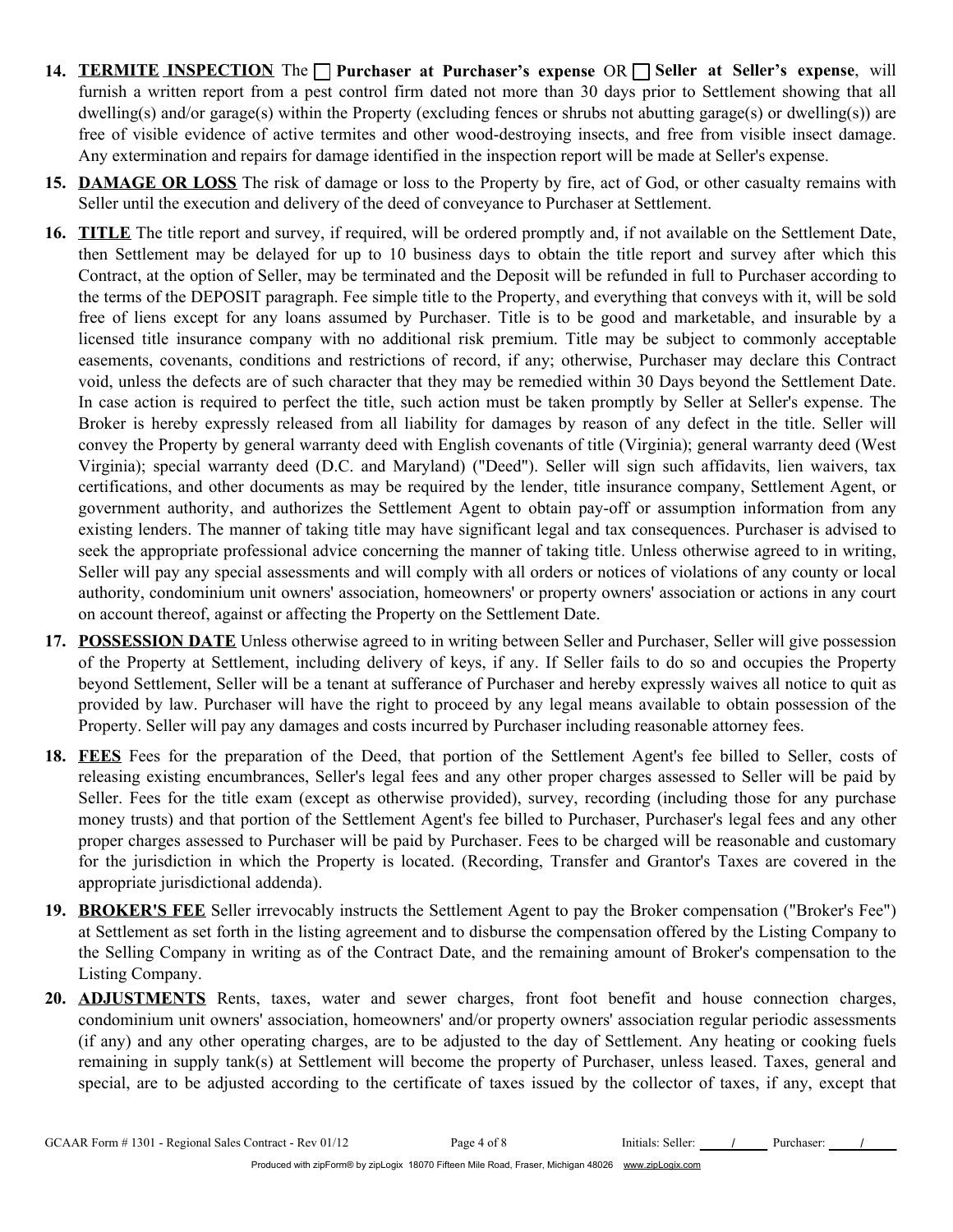recorded assessments for improvements completed prior to Settlement, whether assessments have been levied or not, will be paid by Seller or allowance made at Settlement. If a loan is assumed, interest will be adjusted to the Settlement Date and Purchaser will reimburse Seller for existing escrow accounts, if any.

## **21. ATTORNEY'S FEES**

- **A.** If any Party breaches this Agreement and a non-breaching Party retains legal counsel to enforce its rights hereunder, the non-breaching Party shall be entitled to recover against the breaching Party, in addition to any other damages recoverable against any breaching Party, all of its reasonable Legal Expenses incurred in enforcing its rights under this Agreement, whether or not suit is filed, and in obtaining, enforcing and/or defending any judgment related thereto. Should any tribunal of competent jurisdiction determine that more than one party to the dispute has breached this Agreement, then all such breaching Parties shall bear their own costs, unless the tribunal determines that one or more parties is a "Substantially Prevailing Party", in which case any such Substantially Prevailing Party shall be entitled to recover from any of the breaching parties, in addition to any other damages recoverable against any breaching Party, all of its reasonable Legal Expenses incurred in enforcing its rights under this Agreement, whether or not suit is filed, and in obtaining, enforcing and/or defending any judgment related thereto.
- **B.** In the event a dispute arises resulting in the Broker (as used in this paragraph to include any agent, licensee, or employee of the Broker) being made a party to any litigation by the Purchaser or by the Seller, the Parties agree that the Party who brought the Broker into litigation shall indemnify the Broker for all of its reasonable Legal Expenses incurred, unless the litigation results in a judgment against the Broker.
- **22. PERFORMANCE** Delivery of the required funds and executed documents to the Settlement Agent will constitute sufficient tender of performance. Funds from this transaction at Settlement may be used to pay off any existing liens and encumbrances, including interest, as required by lender(s) or lienholders.
- **23. DEFAULT** If Purchaser fails to complete Settlement for any reason other than Default by Seller, at the option of Seller, the Deposit may be forfeited as liquidated damages (not as a penalty) in which event Purchaser will be relieved from further liability to Seller. If Seller does not elect to accept the Deposit as liquidated damages, the Deposit may not be the limit of Purchaser's liability in the event of a Default. If the Deposit is forfeited, or if there is an award of damages by a court or a compromise agreement between Seller and Purchaser, the Broker may accept and Seller agrees to pay the Broker one-half of the Deposit in lieu of the Broker's Fee, (provided Broker's share of any forfeited Deposit will not exceed the amount due under the listing agreement). If Seller fails to perform or comply with any of the terms and conditions of this Contract or fails to complete Settlement for any reason other than Default by Purchaser, Purchaser will have the right to pursue all legal or equitable remedies, including specific performance and/or damages. If either Seller or Purchaser refuses to execute a release of Deposit ("Release") when requested to do so in writing and a court finds that such party should have executed the Release, the party who so refused to execute the Release will pay the expenses, including, without limitation, reasonable attorney's fees, incurred by the other party in the litigation. Seller and Purchaser agree that no Escrow Agent will have any liability to any party on account of disbursement of the Deposit or on account of failure to disburse the Deposit, except only in the event of the Escrow Agent's gross negligence or willful misconduct. The parties further agree that the Escrow Agent will not be liable for the failure of any depository in which the Deposit is placed and that Seller and Purchaser each will indemnify, defend and save harmless the Escrow Agent from any loss or expense arising out of the holding, disbursement or failure to disburse the Deposit, except in the case of the Escrow Agent's gross negligence or willful misconduct. If either Purchaser or Seller is in default, then in addition to all other damages, the defaulting party will immediately pay the costs incurred for the title examination, Appraisal, survey and the Broker's Fee in full.
- **24. OTHER DISCLOSURES Purchaser and Seller should carefully read this Contract to be sure that the terms accurately express their respective understanding as to their intentions and agreements. The Broker can counsel on real estate matters, but if legal advice is desired by either party, such party is advised to seek legal counsel. Purchaser and Seller are further advised to seek appropriate professional advice concerning the condition of the Property or tax and insurance matters.** The following provisions of this paragraph disclose some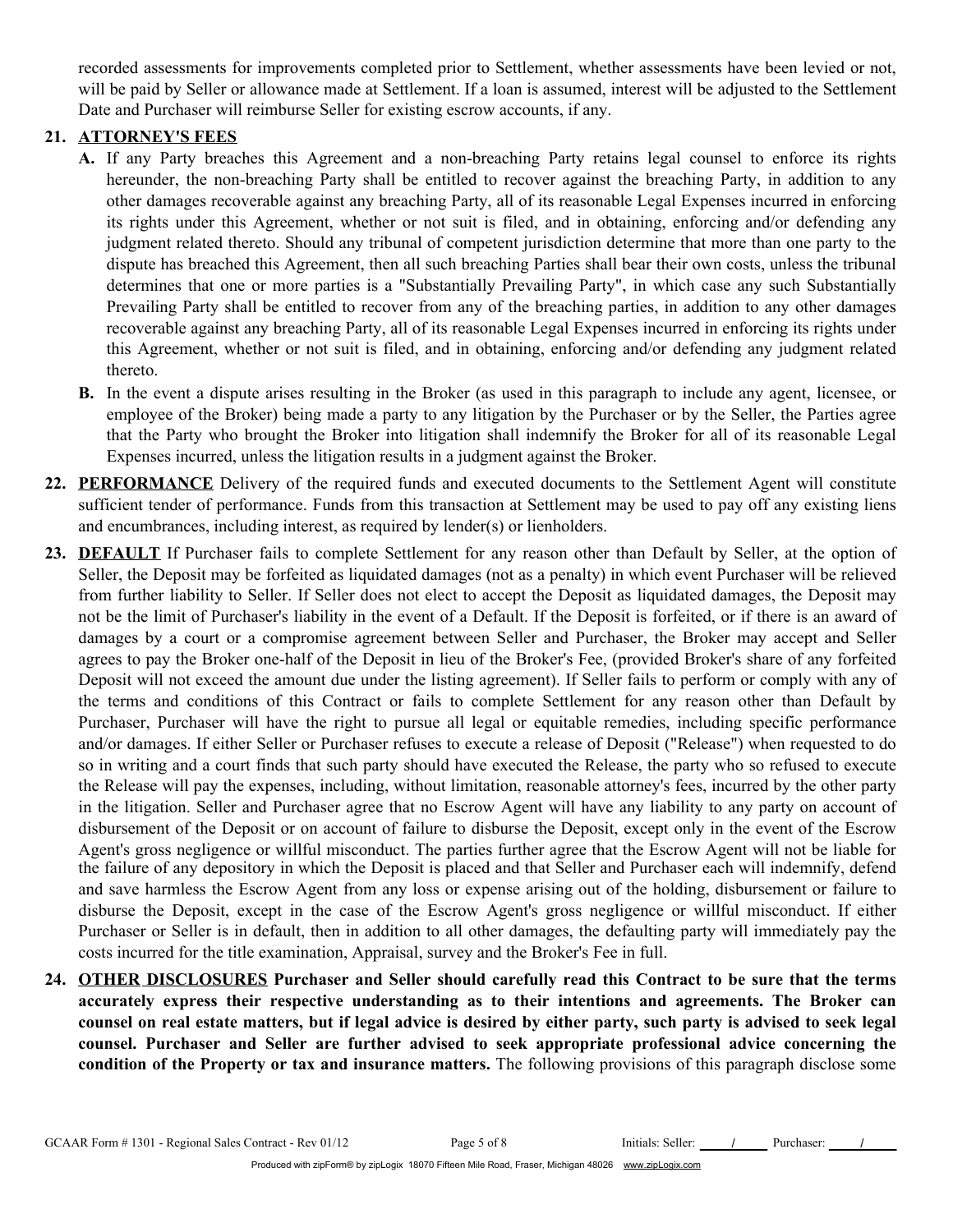matters which the parties may investigate further. These disclosures are not intended to create a contingency. Any contingency must be specified by adding appropriate terms to this Contract. The parties acknowledge the following disclosures:

- **A. PROPERTY CONDITION** Various inspection services and home warranty insurance programs are available. The Broker is not advising the parties as to certain other issues, including without limitation: water quality and quantity (including but not limited to, lead and other contaminants;) sewer or septic; soil condition; flood hazard areas; possible restrictions of the use of the Property due to restrictive covenants, zoning, subdivision, or environmental laws, easements or other documents; airport or aircraft noise; planned land use, roads or highways; and construction materials and/or hazardous materials, including but without limitation flame retardant treated plywood (FRT), radon, urea formaldehyde foam insulation (UFFI), mold, polybutylene pipes, synthetic stucco (EIFS), underground storage tanks, Defective Chinese drywall, asbestos and lead-based paint. Information relating to these issues may be available from appropriate government authorities.
- **B. LEGAL REQUIREMENTS** All contracts for the sale of real property must be in writing to be enforceable. Upon ratification and Delivery, this Contract becomes a legally binding agreement. Any changes to this Contract must be made in writing for such changes to be enforceable.
- **C. FINANCING** Mortgage rates and associated charges vary with financial institutions and the marketplace. Purchaser has the opportunity to select the lender and the right to negotiate terms and conditions of the financing subject to the terms of this Contract. The financing may require substantial lump sum (balloon) payments on the due dates. Purchaser has not relied upon any representations regarding the future availability of mortgage money or interest rates for the refinancing of any such lump sum payments.
- **D. BROKER** Purchaser and Seller acknowledge that the Broker is being retained solely as a real estate agent and not as an attorney, tax advisor, lender, appraiser, surveyor, structural engineer, mold or air quality expert, home inspector or other professional service provider. The Broker may from time to time engage in the general insurance, title insurance, mortgage loan, real estate settlement, home warranty and other real estate-related businesses and services. Therefore, in addition to the Broker's Fee specified herein, the Broker may receive compensation related to other services provided in the course of this transaction pursuant to the terms of a separate agreement/disclosure.
- **E. PROPERTY TAXES** Your property tax bill could substantially increase following settlement. For more information on property taxes contact the appropriate taxing authority in the jurisdiction where the Property is located.
- **F. PROPERTY INSURANCE** Obtaining property insurance is typically a requirement of the lender in order to secure financing. Insurance rates and availability are determined in part by the number and nature of claims and inquiries made on a property's policy as well as the number and nature of claims made by a prospective Purchaser. Property insurance has become difficult to secure in some cases. Seller should consult an insurance professional regarding maintaining and/or terminating insurance coverage.
- **25. ASSIGNABILITY** This Contract may not be assigned without the written consent of Purchaser and Seller. If Purchaser and Seller agree in writing to an assignment of this Contract, the original parties to this Contract remain obligated hereunder until Settlement.

#### **26. DEFINITION**

- **A.** "Appraisal" means a written appraised valuation of the Property.
- **B.** "Day(s)" or "day(s)" means calendar day(s) unless otherwise specified in this Contract.
- **C.** All reference to time of day shall refer to the time of day in the Eastern Time Zone of the United States.
- **D.** For the purpose of computing time periods, the first Day will be the Day following Delivery and the time period will end at 9 p.m. on the Day specified. If the Settlement Date falls on a Saturday, Sunday, or legal holiday, then the Settlement will be on the prior business day.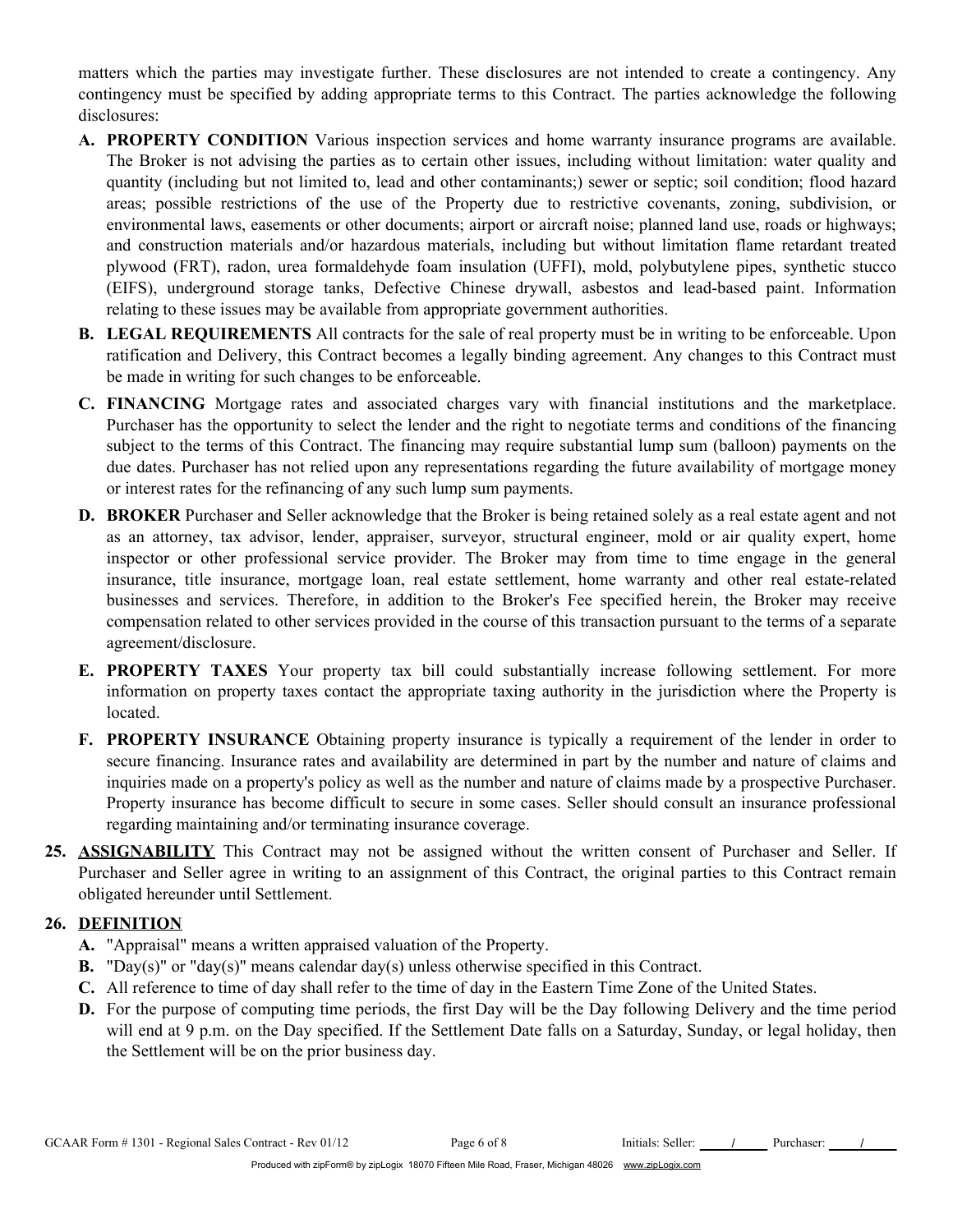- **E.** "Date of Ratification" means the date of final acceptance in writing by Purchaser and Seller, of all the terms of this Contract (not the date of expiration or removal of any contingencies).
- **F.** For "Delivery" and "Notices" definitions, see appropriate Jurisdictional Addendum.
- **G.** "Specified Financing" means the loan type(s) and amount(s), if any, specified in the PRICE AND FINANCING paragraph.
- **H.** The masculine includes the feminine and the singular includes the plural.
- **I.** "Possession Date" See POSSESSION DATE paragraph.
- **J.** "Legal Expenses" means attorney fees, court costs, and litigation expenses, if any, including, but not limited to, expert witness fees and court reporter fees.
- **27. MISCELLANEOUS** This Contract may be signed in one or more counterparts, each of which is deemed to be an original, and all of which together constitute one and the same instrument. Documents obtained via facsimile machines will also be considered as originals. Typewritten or handwritten provisions included in this Contract will control all pre-printed provisions that are in conflict.
- **28. VOID CONTRACT** If this Contract becomes void and of no further force and effect, without Default by either party, both parties will immediately execute a release directing that the Deposit be refunded in full to Purchaser according to the terms of the DEPOSIT paragraph.

# **29. HOME WARRANTY**  $\Box$  Yes OR  $\Box$  No

Home Warranty Policy paid for and provided at Settlement by:  $\Box$  **Purchaser** or  $\Box$  **Seller.** Cost not to exceed \$ . Warranty provider to be .

## **30. TIME IS OF THE ESSENCE AS TO ALL TERMS OF THIS CONTRACT.**

**31. ENTIRE AGREEMENT** This Contract will be binding upon the parties and each of their respective heirs, executors, administrators, successors and permitted assigns. The provisions not satisfied at Settlement will survive the delivery of the deed and will not be merged therein. This Contract, unless amended in writing, contains the final and entire agreement of the parties and the parties will not be bound by any terms, conditions, oral statements, warranties or representations not herein contained. The interpretation of this Contract will be governed by the laws of the jurisdiction where the Property is located.